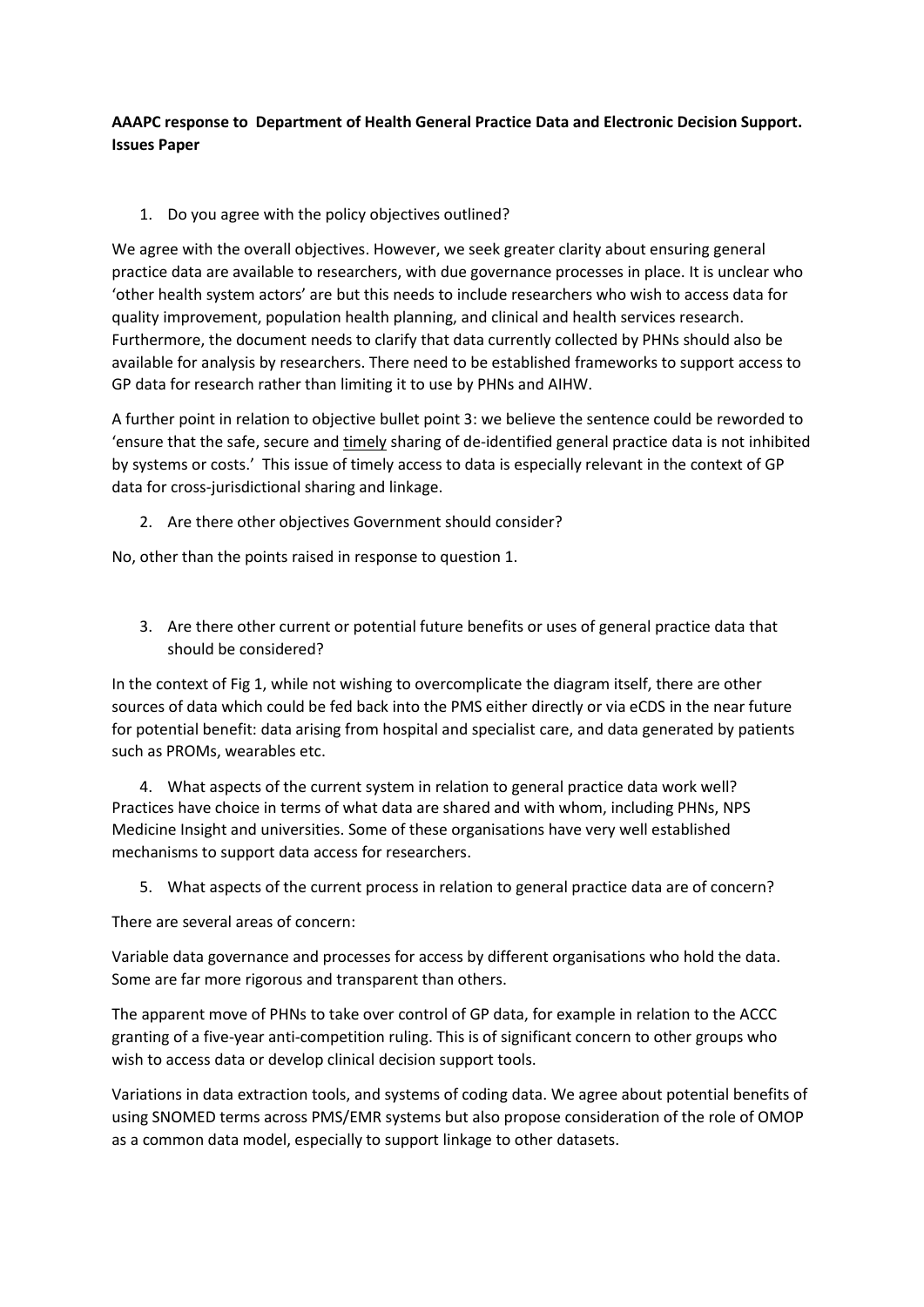We share concerns about current models of local data storage by practices and potential risks to data security. However, the move to cloud-based storage is a significant threat to data access for research and service planning.

6. What general practice data should be shared, with whom and for what purposes?

We agree that predefined data fields from GP EMRs are required by government to support local, regional and national planning and policy. More extensive data extracted from the GP EMR has significant potential benefits for research including health services and clinical research, and development of decision support tools using algorithms derived from the GP data. With appropriate mechanisms for de-identification and research governance, and for specific research questions, we believe there is a case for access to the free text clinical notes data.

7. Under which conditions should governments have access to aggregate general practice data?

Pre-defined limited data fields for specific purposes and with explicit research governance processes.

- 8. Are there any issues not covered above that impact on ongoing access to general practice data? No
- 9. What is the single, most pressing issue facing ongoing access to general practice data?

The potential threat to access to data from cloud-based data storage, and from growing corporatisation of general practices.

10. What upcoming developments may impact the flow of general practice data?

See response to q9.

11. Are these examples relevant to Australia?

These are relevant examples to an extent, but the complex federated model of government adds an additional complexity within Australia, especially when considering linkage of GP data. We believe there is benefit, as exemplified by GP IT Futures, in having a limited set of PMS providers that meet technology and data standards, rather than a single PMS solution such as ProCare in Auckland. NHS Digital provides transparent processes for storing GP data and making it available to third party organisations for research. It also supports linkage studies, for example for CPRD linkage that enables access to richer GP data linked, via NHS Digital, to other national healthcare datasets.

12. What other examples might inform the secure future for general practice data in Australia?

NPS Medicines Insight; CPRD (UK); RCGP Research & Surveillance Centre (UK).

13. What aspects of the current system in relation to eCDS work well?

There are limited examples of eCDS working well in routine practice at present.

14. What aspects of the current process in relation to eCDS are of concern?

There are several issues of concern: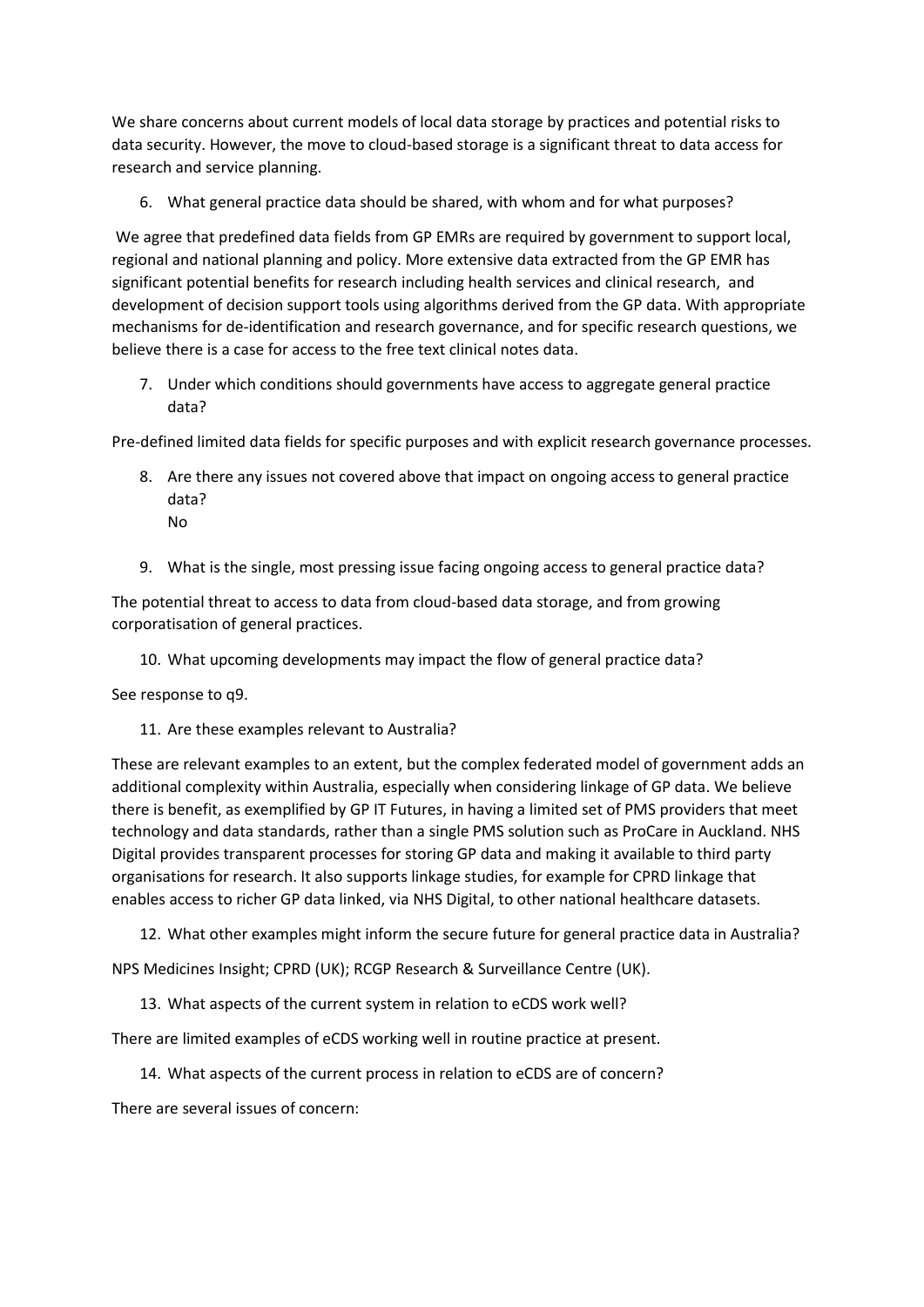Problems of integrating eCDS into PMS, even where evidence exists of potential benefit of its use in general practice. This reflects significant barriers by PMS companies to engage with developers of eCDS and uncertainty about the commercial benefits of incorporating eCDS tools into the PMS.

Problems of how eCDS integrate in the clinical workflow as point of care tools. This includes problems of prompt fatigue, and GPs knowing when/how to access a specific eCDS to support a clinical decision during the consultation.

For eCDS developers, the ACCC anti-competition ruling in favour of PHNs and its eCDS tool could potentially affect innovation and choice of eCDS tools.

Lack of a centralised repository of relevant Australian clinical practice guidelines to be implemented within eCDS.

15. What upcoming developments may impact eCDS functionality and integration into clinical workflows?

Advances in AI-based eCDS could eventually enable use of data within the PMS/EMR to flag patients at risk of missed diagnoses and other adverse events. This would potentially be more accurate than existing rules-based algorithms but risk being less transparent in the reasoning for specific recommendations.

Developments in FHIR and API functionality could have important impacts on integration of eCDS into the PMS and potentially on integration into clinical workflow.

16. What do you think is the appropriate level of Australian Government involvement in the governance/oversight of eCDS?

We support the current role of the TGA and its updated guidance on software as a medical device, including eCDS.

We believe there is a role for government in setting standards for PMS that would better support integration of eCDS into GP EMR systems.

Finally, given the significant potential of eCDS to improve the quality of care in primary care, we suggest that this is a priority area for future research funding through the MRFF including both trials to test cost-effectiveness of eCDS, and implementation research to understand how eCDS can be integrated into the clinical workflow in general practice.

17. What do you see as the benefits of eCDs use for shared decision making at point of care?

There is strong evidence of benefits from using eCDS at the point of care including: improved access to and implementation of clinical guidelines; improved risk communication and shared decision making; reduced medical errors for example in relation to medication errors or missed diagnoses; improved use of investigations. The challenge is implementing this evidence, much of which is from standalone eCDS tools, and integrating the eCDS tools into the PMS so that they are more likely to be used in routine consultations.

18. What do you see as the issues/challenges of eCDs design and use and what are the associated impacts?

Some of these have already been discussed above but there are several issues:

Integration of evidence-based eCDS tools into the PMS.